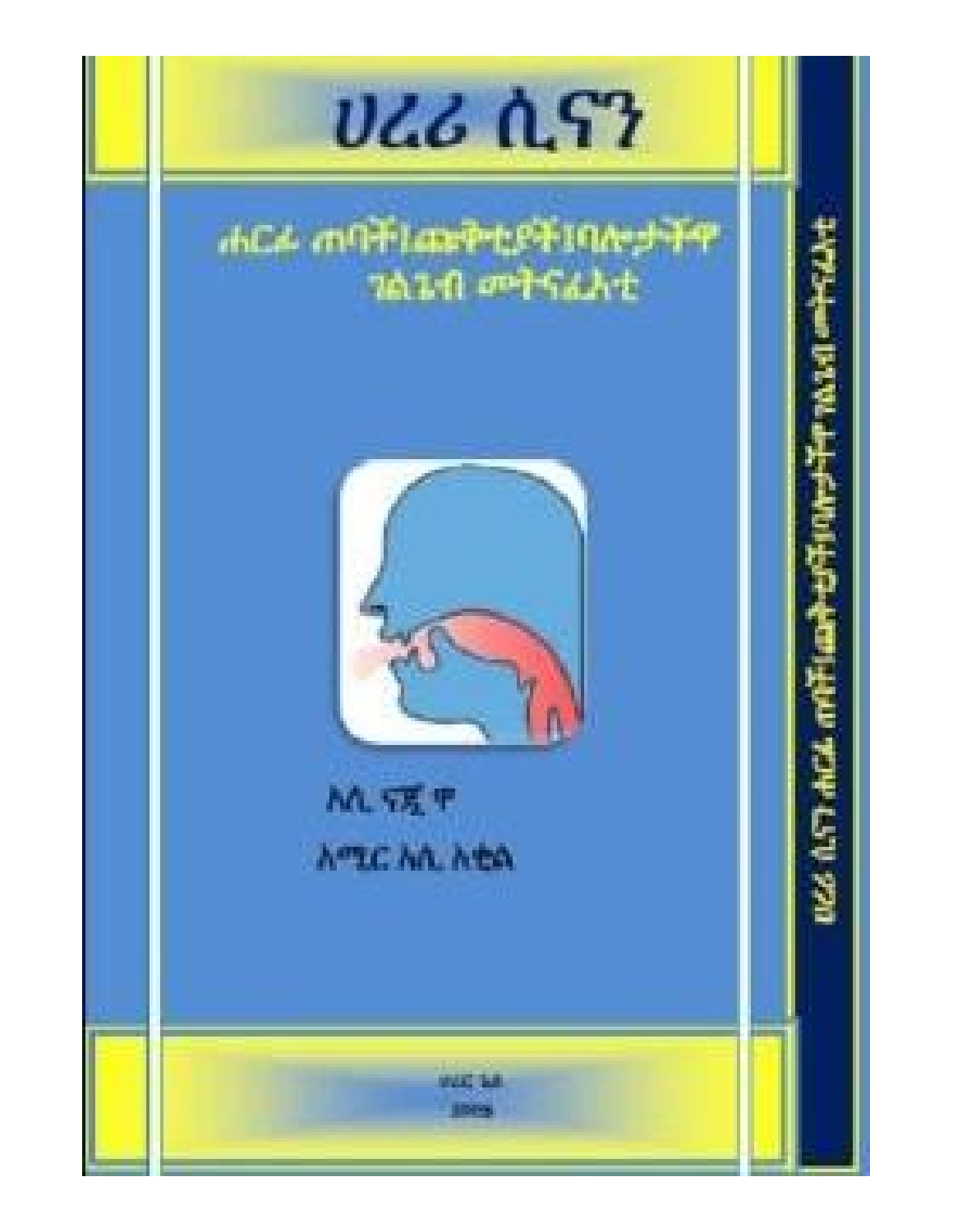## **HARARI PHONOLOGY AND MORPHOLOGY BASED** "ሀረሪ ሲናን ሐርፊ ጠባች፤ጩቅቲያች፤ባሎታችዋ ገልጌብ "

Instructional Text Book for grade six

# **Executive Summary by Authors: Ali Naji and Amir Ali Akil**

#### **I. Need Assessment**

The text book responds to major concerns of developing Harari language for foreign resident Hararis and local learners:

1. An Instructional and substantial text book providing Harari letter, sounds, words, clauses, and inherent characteristics for the pertinent problems in teaching Harari language, shortage of trained teachers, insufficient text books, standardized, developed curriculum , and detailed syllabus.

2. A Supplement to improved text supported teaching method, to enhance the ongoing process of instructing Harari language in Schools and private use (both in Harari Region and abroad); so as to introduce modern instructional medium with feature of engaging and participatory teaching in delivery, established and organized through drills in classroom teaching.

3. Inject an additional substance into the educational system in order to improve it pedagogically in capacity building of teachers through workshop and on the job training that could facillitate better teaching of Harari language in classroom, and

4. Provide the structural material on Harari Language lessons, for interested individuals and groups , contributing to Harari language development, assisting in communication, and cultural enrichments.

### **II. The Prevalent Problems**

To brief the *status quo*, Harari language is not well developed due to suppression by numerous system deemed to have , no proper scripted phonology, morphology, no standard Harar syntax and writing system, no established dictionary…. Etc has been in non established teaching method,text nor well trained teacher is the existing reality.

In current manifestation, not well-organized textbooks unequivocal teaching system inconsistent to academic and pedagogical development, resulted in abandoning Harari schools and seeking other alternatives..

*On the other hand,* teachers face new challenges of uncertainty in instructing in Harari language, with a lack of proper training and texts, to deliver a well-organized pedagogical system of delivery, evaluation and impact assessment.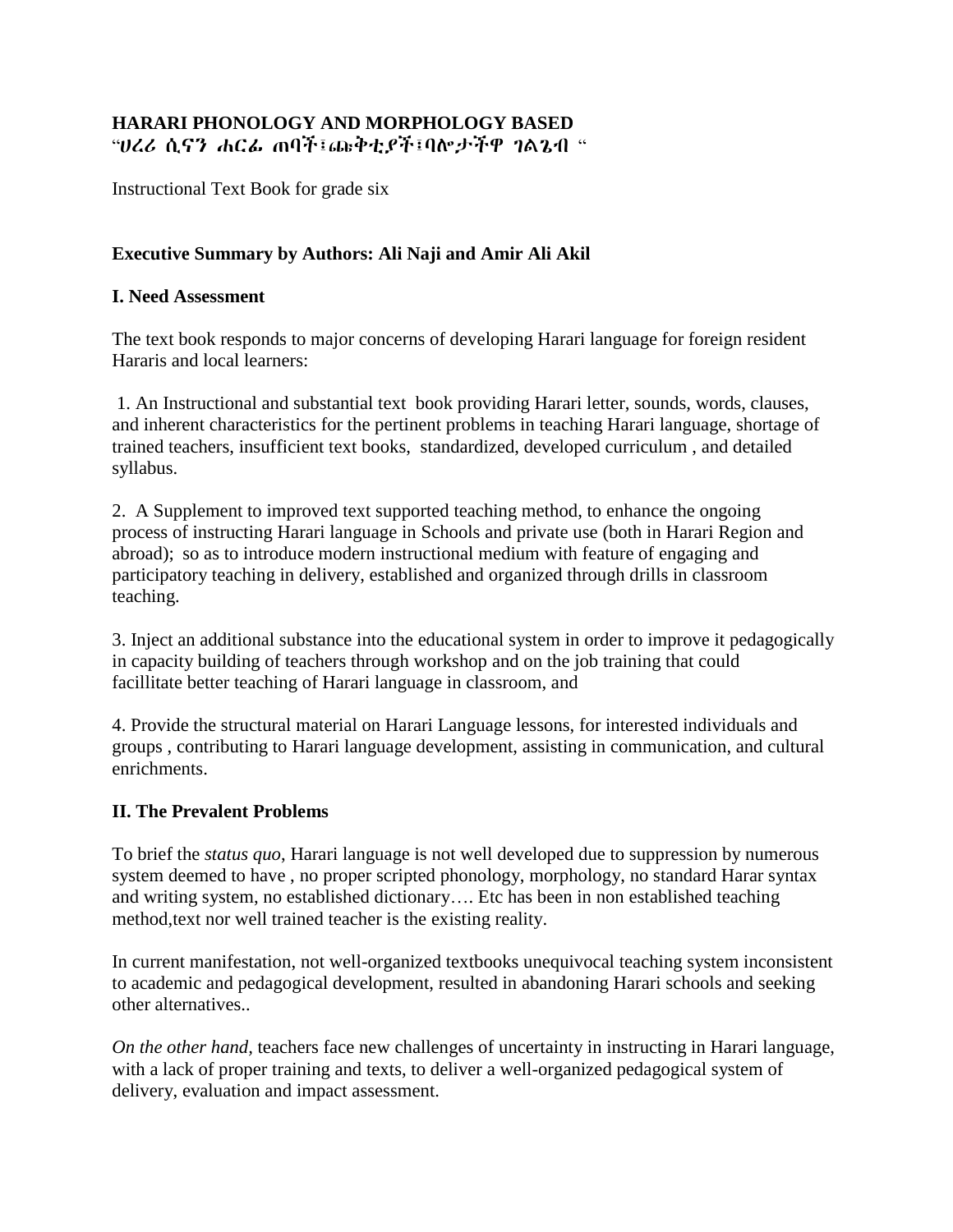*Furthermore,* non availability of organized references and supplementary textbooks, inefficiently graded and selected materials within a poorly established educational system, hindered the development of the Languge.

Thus the problem justify as a rational to the current offered a currently ready text.

### **III. Proposed text**

The need assessment and prevalent problem urged the proposed text book "ሀረሪ ሲናን ሐርፊ ጠባች፤ጩቅቲያች፤ባሎታችዋ ገልጌብ " Based on Harari phonology and morphology to benefit schools,

teachers, students and the needy individuals and interested group with the paramount importance of the proposes to draft.

- 1. Book
- Executive Summary
- Publish the text book of 139 pages in A4 size and reduce the size to A5
- 2. About 1000 copies of the books will be published,
- 3. .The book will be released to public in SHAWAL EID
- 4. The cost of the book 25 USD

We believe that this is a book written to Hararis, based on the importance of the state of being involved in towards ensuring the continuity of Harari Identity, having a great effect and great value as a means of achieving a capability of developing and sustain Harari Language. In order to achieve the maximum objectives of this book the contribution of all Harari have significant importance. Due, we would like to request to all of you, especially Hararis in Diaspora, Communities and Affochas to give support, encouragement and in buying the book, which increase the value of our contribution and especially to this book to achieve its purpose.

#### **IV. About The Authors:**

**Ali Naji** was born in 1943 E.C., educated in Harar and trained for 2 years for primary school teacher. He taught for years; in rural areas as well as in Harar: Senga ber and Gey medresa. He joined AAU studied English Language and Literature, graduated and taught ten years in Dire Dawa. Later on, he served as Information and Public Relation Officer for a year and half, in Dire Dawa Administration Council.

He studied Law in Km. University College and he served as part time lecturer in Haramaya University, Faculty of Law, where he develop 4 modules for 2 courses, English for Lawyer I and II. He established private school, and published 6 books: including BREAK DOWN OF HARARI GRAMMER, and VALUES, NORMS AND CUSTOMS in Harari self identifications.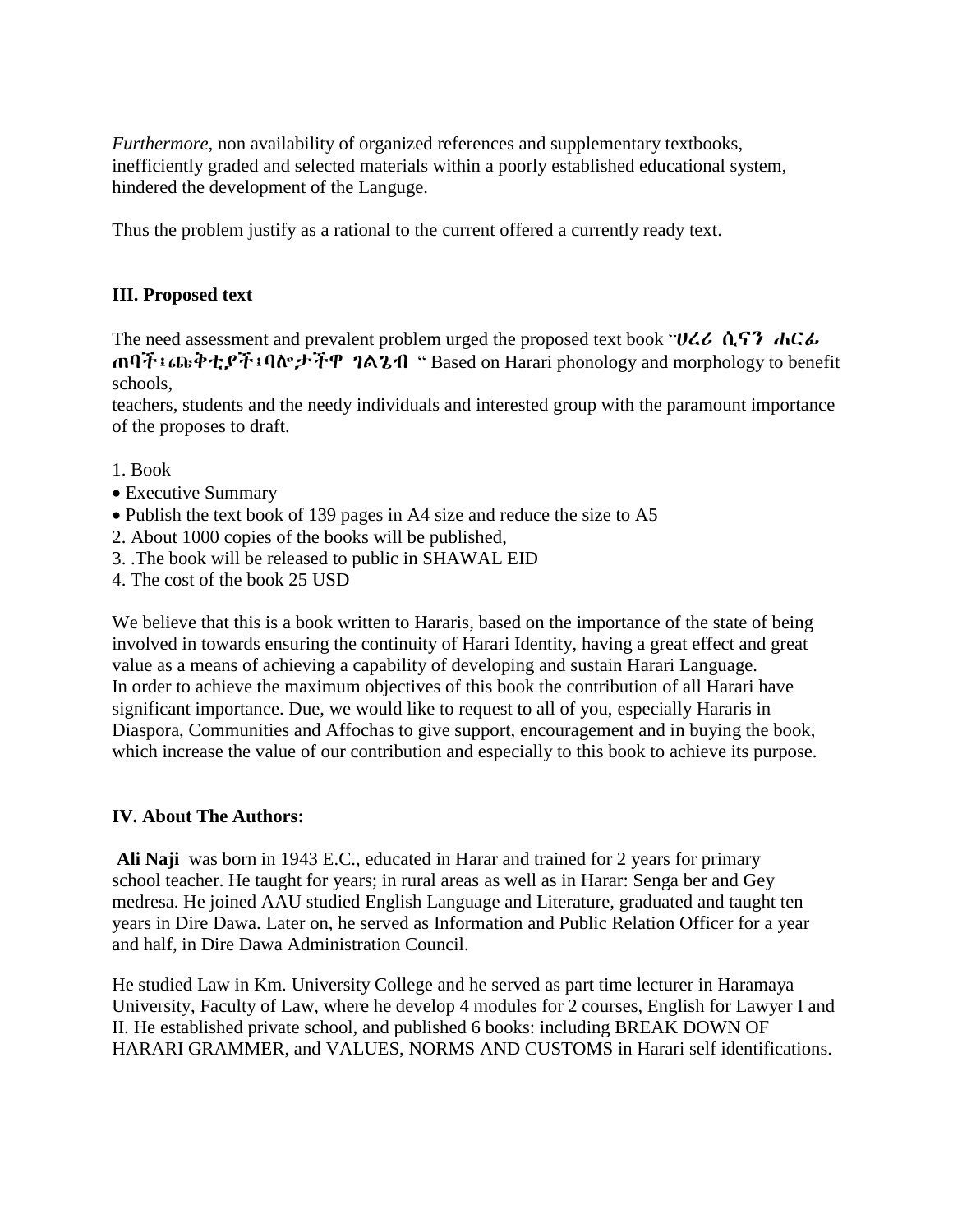**Amir Ali Akil** was born in Harar in 1962 E.C.; educated primary and secondary schools in Harar and graduated from Ethiopian Mass Media Training Institution (EMMTI) in Electronics Journalism. Later on, he studied and graduated (BA) in Public Management, from Ethiopian Civil Service University. He served as chief News Editor in Harari People Regional State Information and Public Relation Office; and served as Radio Team Leader in Harar FM Radio Station. Moreover, he served as freelance journalism for 10 years in Ethiopia Radio and Television Enterprises. In 2001 E.C., he joined the Cultural, Tourism and Information Bureau as a head for Government Communication Affaire Department and served for 2 and half years.He has published his 4 books; "ሀረሪ ኻድነት" "ሀረሪ ሐል ሲናናች" "አልመሻጊር ማልቱንታ" "ኒብሪ ገለማሙ".

Ali Naji and Amir Ali Akil now offer the book, "ሀረሪ ሲናን ሐርፊ ጠባች፤ጩቅቲያች፤ባሎታችዋ ገልጌብ "